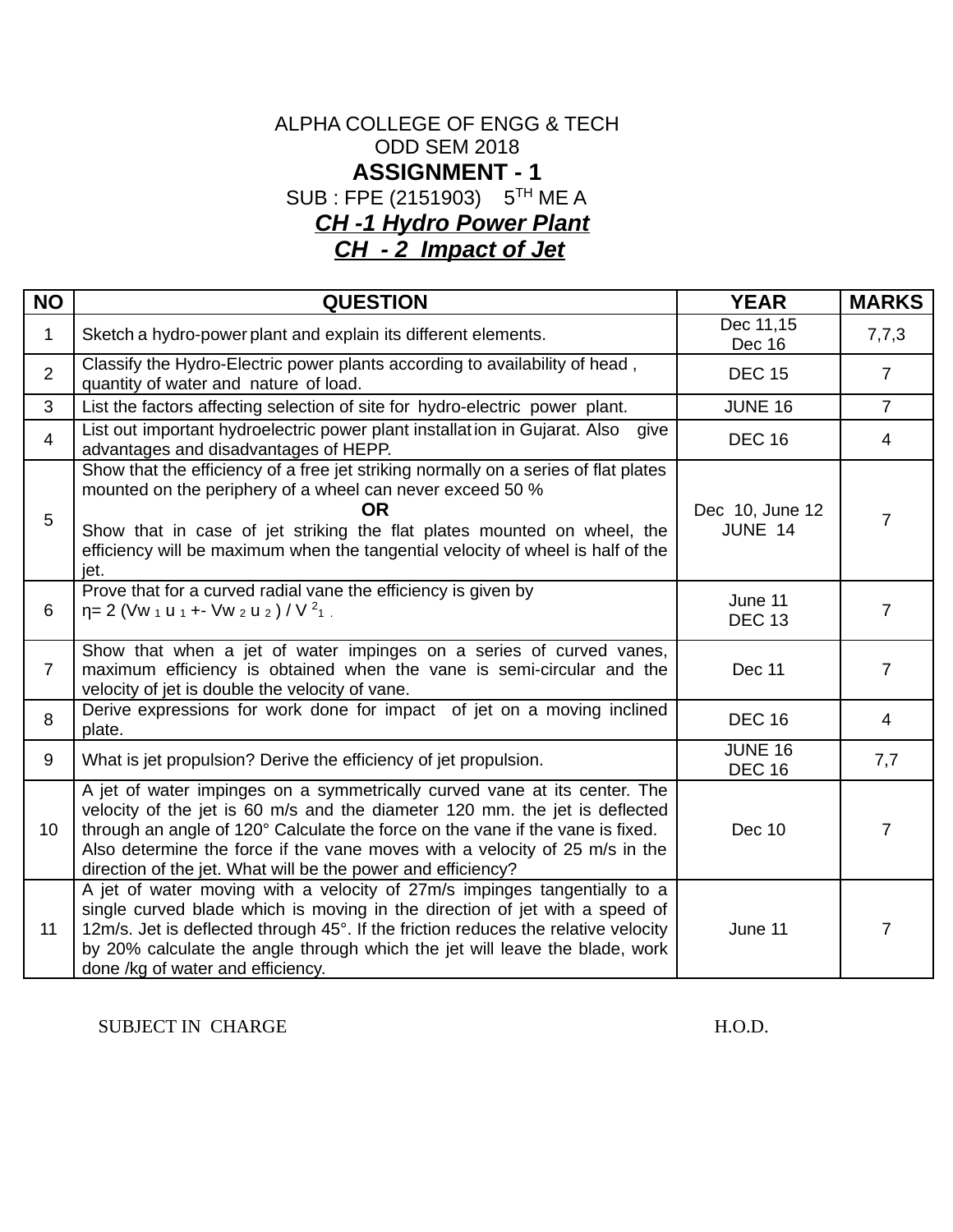## ALPHA COLLEGE OF ENGG & TECH ODD SEM 2018

# **ASSIGNMENT - 2** SUB : FPE (2151903) 5TH ME A *CH -3 Hydraulic turbine*

| <b>NO</b>      | <b>QUESTION</b>                                                                                                                                                                                                                                                                                                                                                                              | <b>YEAR</b>                                                         | <b>MARKS</b>   |
|----------------|----------------------------------------------------------------------------------------------------------------------------------------------------------------------------------------------------------------------------------------------------------------------------------------------------------------------------------------------------------------------------------------------|---------------------------------------------------------------------|----------------|
| $\mathbf{1}$   | What is a draft tube? Why is it used in a reaction turbine? What are the<br>various types of it?                                                                                                                                                                                                                                                                                             | <b>DEC 10, JUNE 11</b><br><b>DEC 13, JUNE 14,</b><br>DEC 15, MAY 16 | $\overline{7}$ |
| $\overline{2}$ | Define the term "Governing of a turbine". Explain with neat sketch governing<br>mechanism of Francis Turbine.                                                                                                                                                                                                                                                                                | Dec 10, Dec 11<br>June 12, Dune 14<br><b>Dec 15</b>                 | $\overline{7}$ |
| 3              | Explain how hydraulic turbines are classified.                                                                                                                                                                                                                                                                                                                                               | June 11, Dec 13<br>Dec 15, May 16                                   | 3,7            |
| $\overline{4}$ | Define specific speed of a turbine and derive an expression for the same.                                                                                                                                                                                                                                                                                                                    | Dec 10, June 15<br>Dec 16                                           | $\overline{7}$ |
| 5              | Derive the expression for maximum hydraulic efficiency of a Pelton wheel<br>turbine.                                                                                                                                                                                                                                                                                                         | Jun14, Dec 14<br>June 16                                            | $\overline{7}$ |
| $6\phantom{1}$ | What are the ill effects of cavitation in turbine ? Give causes and remedies to<br>avoid cavitation in a hydraulic turbine.                                                                                                                                                                                                                                                                  | Dec 11, Dec 13                                                      | $\overline{7}$ |
| $\overline{7}$ | Explain the following terms with reference to water turbines. Give expression<br>of each efficiencies. (1) Hydraulic efficiency (2) Mechanical efficiency and (3)<br>Overall efficiency                                                                                                                                                                                                      | June 12                                                             | $\overline{7}$ |
| 8              | Give detailed classification of Francis turbine and explain function of wicket<br>gate. Compare Francis turbine with Kaplan turbine also.                                                                                                                                                                                                                                                    | <b>Dec 12</b>                                                       | $\overline{7}$ |
| 9              | What is degree of reaction? Prove that for Francis turbine degree of reaction<br>is 50%.                                                                                                                                                                                                                                                                                                     | June 16                                                             | $\overline{7}$ |
| 10             | Explain function of components of Pelton turbine.                                                                                                                                                                                                                                                                                                                                            | <b>Dec 12</b>                                                       | $\overline{4}$ |
| 11             | State advantages and disadvantages of Francis turbine over Pelton turbine.                                                                                                                                                                                                                                                                                                                   | <b>Dec 13</b>                                                       | $\overline{4}$ |
| 12             | Explain construction and working of Pelton wheel turbine and derive<br>expression for maximum hydraulic efficiency of Pelton wheel turbine.                                                                                                                                                                                                                                                  | <b>Dec 14</b>                                                       | $\overline{7}$ |
| 13             | The following data is related to a pelton wheel turbine.<br>(I) Head at the base of the nozzle = 80 m<br>(II) Diameter of the jet $= 100$ mm<br>(III) Discharge of the nozzle = $0.30$ m 3 /s<br>(IV) Power at the shaft = $206$ KW<br>(V) Power absorbed in mechanical resistance = $4.5$ KW<br>Determine power lost in nozzle and power lost due to hydraulic resistance in<br>the runner. | <b>Dec 10</b>                                                       | $\overline{7}$ |
| 14             | Define the term "Governing of a turbine".<br>Explain with neat sketch governing mechanism of Francis Turbine.                                                                                                                                                                                                                                                                                | <b>Dec 10</b>                                                       | $\overline{7}$ |
| 15             | Differentiate clearly between Impulse turbine and Reaction turbine                                                                                                                                                                                                                                                                                                                           | <b>Dec 12</b>                                                       | 3              |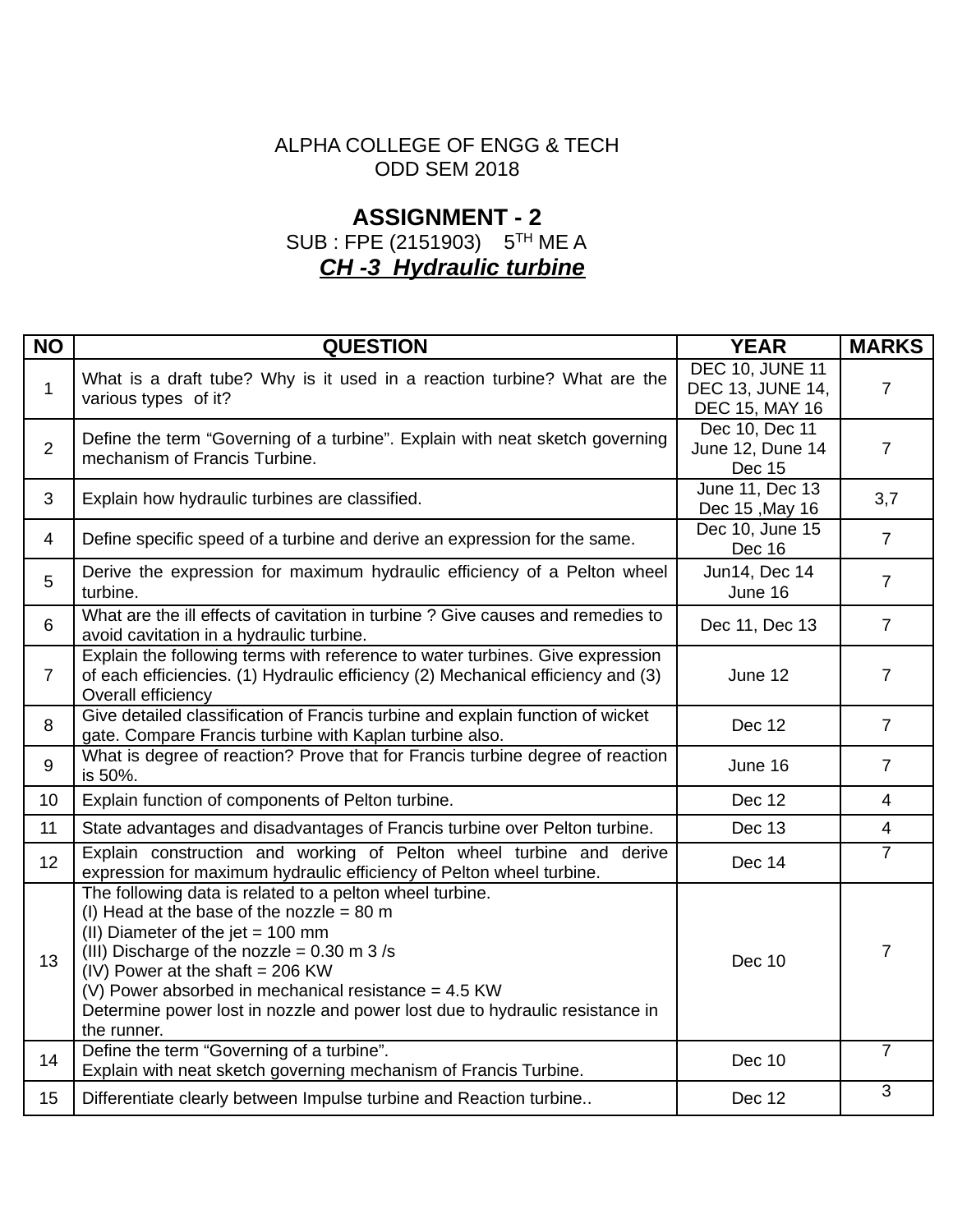| 16 | A Pelton turbine is to be designed for following specifications:<br>shaft power=11770KW, Head=380m, speed=750rpm, overall efficiency=86%,<br>jet diameter not to exceed one sixth of wheel diameter, Determine the wheel<br>diameter, number of jets required, diameter of jet. assume $C_v = 0.985$ ,<br>$v=0.45(2qH)^{0.5}$ | June 11 |  |
|----|-------------------------------------------------------------------------------------------------------------------------------------------------------------------------------------------------------------------------------------------------------------------------------------------------------------------------------|---------|--|
| 17 | A turbine is to operate under a head of 25 m at 200rpm. The discharge is 9m<br>3 /sec. If the efficiency is 90% determine, specific speed of machine, power<br>generated, type of turbine and performance under head of 20 m.                                                                                                 | June 11 |  |
| 18 | Why governing of water turbine is required? Explain governing of any<br>one hydraulic turbine with neat sketch.                                                                                                                                                                                                               | June 12 |  |
| 19 | Explain the following terms with reference to water turbines. Give<br>expression of each efficiencies.<br>(1) Hydraulic efficiency (2) Mechanical efficiency and<br>(3) Overall efficiency                                                                                                                                    | June 12 |  |
| 20 | Explain impulse turbine wit h neat sketch.                                                                                                                                                                                                                                                                                    | Dec 16  |  |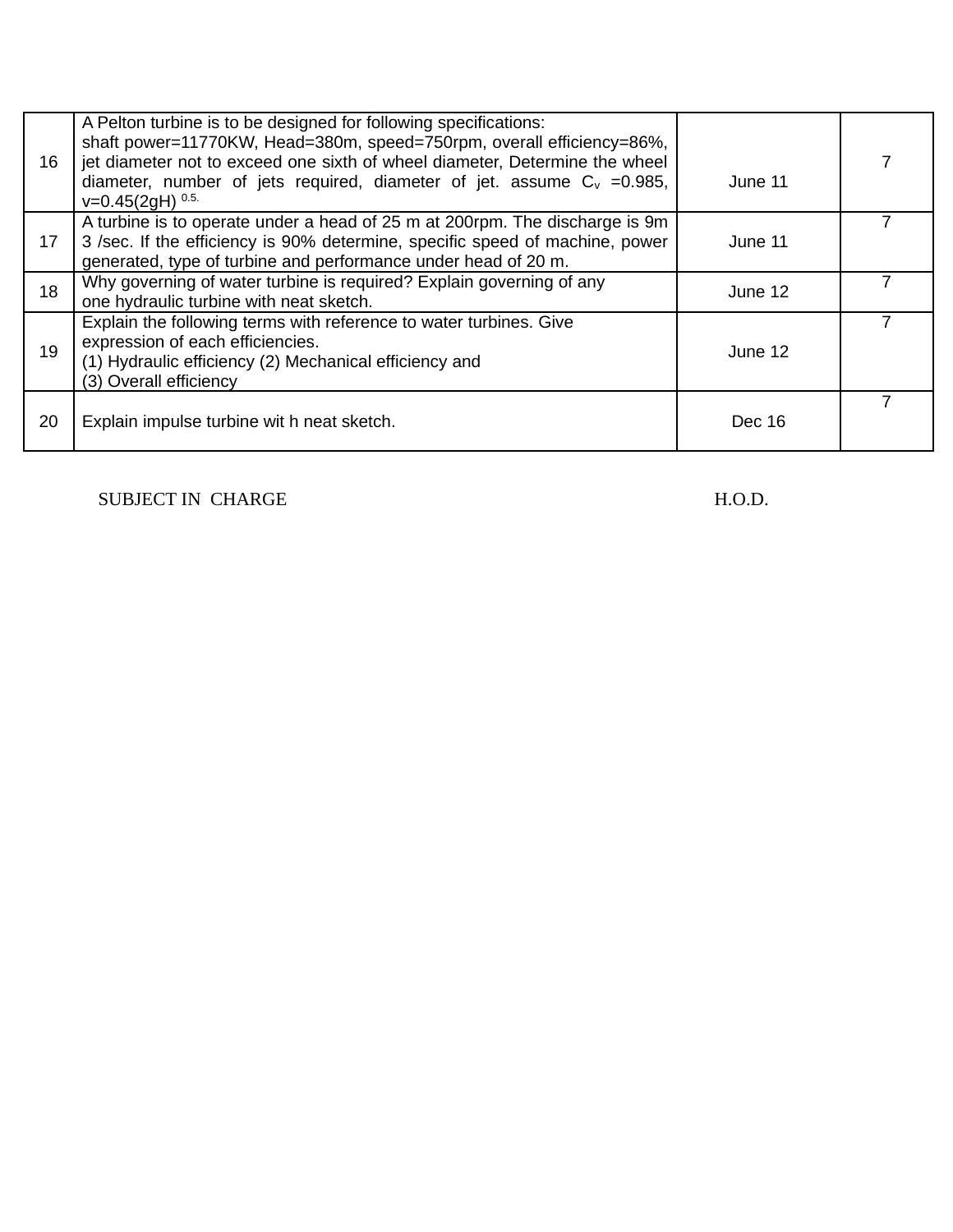# ALPHA COLLEGE OF ENGG & TECH ODD SEM 2018 **ASSIGNMENT - 3** SUB : FPE (2151903) 5TH ME A *CH -4 Centrifugal Pumps CH -5 Reciprocating Pumps*

| <b>NO</b>      | <b>QUESTION</b>                                                                                                                                                                                                                                                                                                                                                                                | <b>YEAR</b>                                 | <b>MARKS</b>   |
|----------------|------------------------------------------------------------------------------------------------------------------------------------------------------------------------------------------------------------------------------------------------------------------------------------------------------------------------------------------------------------------------------------------------|---------------------------------------------|----------------|
| $\mathbf 1$    | Give classification of Centrifugal pump and derive expression for the<br>minimum starting speed of the centrifugal pump.                                                                                                                                                                                                                                                                       | Dec 10, Dec 12<br>Dec 14, June 15<br>Dec 16 | 3,7            |
| $\overline{2}$ | With neat sketch explain construction and working of submersible pump. Also<br>explain its advantages and disadvantages.                                                                                                                                                                                                                                                                       | June 11, June 12<br>June 16, Dec 16         | 4,7            |
| 3              | Discuss the various characteristic curves of a centrifugal pump.                                                                                                                                                                                                                                                                                                                               | Dec 11, June 14<br><b>Dec 16</b>            | 4,7            |
| 4              | Explain following terms: Net positive suction head, Priming, Cavitation in<br>pump.                                                                                                                                                                                                                                                                                                            | June 11                                     | $\overline{7}$ |
| 5              | Write brief note on: Multi-stage Centrifugal pump.                                                                                                                                                                                                                                                                                                                                             | Dec 13                                      | $\overline{7}$ |
| 6              | difference between Positive displacement pumps<br>Write<br>down<br>and<br>Roto-dynamic pumps.                                                                                                                                                                                                                                                                                                  | <b>Dec 16</b>                               | $\overline{7}$ |
| $\overline{7}$ | Define and derive specific speed relation for pump.                                                                                                                                                                                                                                                                                                                                            | <b>Dec 15</b>                               | 3              |
| 8              | What is cavitation? What are its causes? How it can be prevented in<br>centrifugal pump.                                                                                                                                                                                                                                                                                                       | <b>Dec 15</b>                               | $\overline{7}$ |
| 9              | Compare Reciprocating pump with Centrifugal pump. Draw theoretical<br>indicator diagram of reciprocating pump and explain function of air vessel.                                                                                                                                                                                                                                              | Dec 12, June 14<br>Dec 14                   | $\overline{7}$ |
| 10             | Explain the following terms: Multi-stage pumps, cavitation, Air vessel                                                                                                                                                                                                                                                                                                                         | June 15, Dec 15                             | $\overline{7}$ |
| 11             | What is mud pump? Write its applications.                                                                                                                                                                                                                                                                                                                                                      | June 13, Dec 16                             | $\overline{7}$ |
| 12             | Give classification of Reciprocating pump. Draw neat sketch of single acting<br>reciprocating pump.                                                                                                                                                                                                                                                                                            | June 12                                     | $\overline{7}$ |
| 13             | Find the power required to drive a centrifugal pump which delivers $0.04m^3/s$<br>of water to a height of 20 m through a 15 cm diameter pipe and 100 m long.<br>The overall efficiency of the pump is 70 % and co-efficient of friction<br>f = 0.015 in the formulae $hf = 4$ flv <sup>2</sup> /2gd.                                                                                           | <b>Dec 10</b>                               | $\overline{7}$ |
| 14             | A centrifugal pump raises the head of water through 4m and delivers<br>1.5m $3$ /sec. The speed of the impeller is 180rpm. The impeller diameter at<br>the outlet is 1.3m and area at the periphery is $0.3m2$ . The ratio of the outlet<br>at the inlet diameter is 2m and vane angle at the outlet is 30°. Determine the<br>hydraulic efficiency, power required and minimum starting speed. | June 11                                     | 7              |
| 15             | Explain construction and working of reciprocating pump.                                                                                                                                                                                                                                                                                                                                        | June 15                                     | $\overline{7}$ |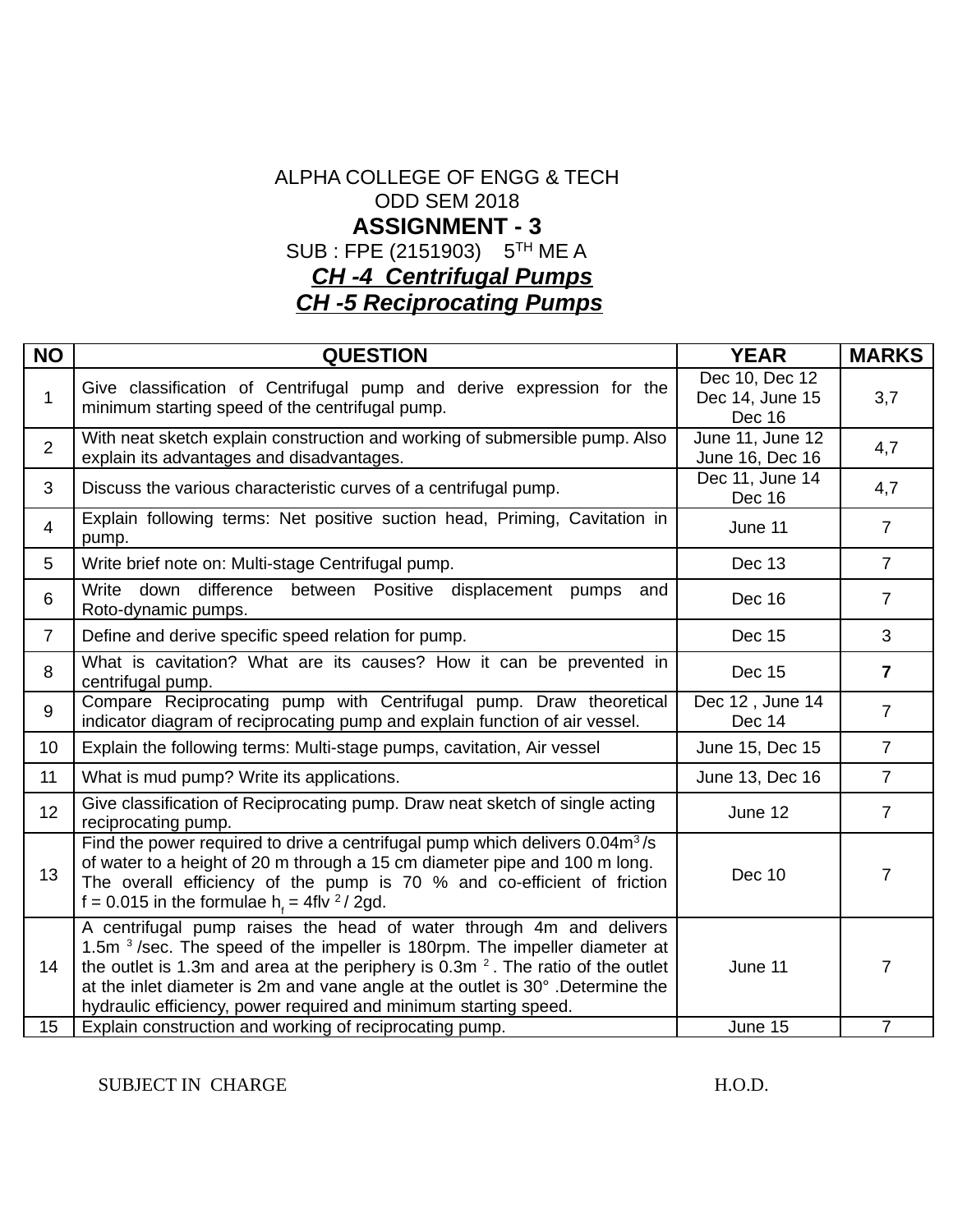## ALPHA COLLEGE OF ENGG & TECH ODD SEM 2018 **ASSIGNMENT - 4**

SUB : FPE (2151903) 5TH ME A

# **"***Compressors"*

| <b>NO</b>      | <b>QUESTION</b>                                                                                                                                                                                                                                                                                                                                                                                             | <b>YEAR</b>                       | <b>MARKS</b>   |
|----------------|-------------------------------------------------------------------------------------------------------------------------------------------------------------------------------------------------------------------------------------------------------------------------------------------------------------------------------------------------------------------------------------------------------------|-----------------------------------|----------------|
| $\mathbf{1}$   | Describe principle construction and working of centrifugal compressor.                                                                                                                                                                                                                                                                                                                                      | June 11                           | $\overline{7}$ |
| $\overline{2}$ | Derive an expression for indicated work of reciprocating air compressor<br>considering its clearance.                                                                                                                                                                                                                                                                                                       | June 11                           | $\overline{7}$ |
| 3              | Describe the working of a screw compressor and list its applications.                                                                                                                                                                                                                                                                                                                                       | <b>Dec 11</b>                     | $\overline{7}$ |
| $\overline{4}$ | Explain Root blower with the neat sketch and derive expression for the Roots<br>efficiency.                                                                                                                                                                                                                                                                                                                 | Dec 14<br>June 16, Dec 16         | $\overline{7}$ |
| 5              | Prove that the work done / kg of air in single stage reciprocating air<br>compressor without clearance is given by<br>nRT <sub>1</sub><br>W = ---------- { $(P_2/P_1)$ (n-1)/n - 1 }<br>$(n - 1)$<br>Where notations have their usual meaning.                                                                                                                                                              | <b>Dec 10</b>                     | $\overline{7}$ |
| 6              | With neat sketch explain construction and working of Scroll compressor.                                                                                                                                                                                                                                                                                                                                     | June 13 Dec 13<br><b>Dec 15</b>   | $\overline{7}$ |
| $\overline{7}$ | Explain the phenomenon of surging and stalling in an axial flow compressor.                                                                                                                                                                                                                                                                                                                                 | Dec 11, Dec10<br><b>Dec 16</b>    | $\overline{7}$ |
| 8              | Justify the need for multi-staging in a reciprocating air compressor. List any<br>two advantages of multistage compression.                                                                                                                                                                                                                                                                                 | Dec 11, June 15<br>Dec 13         | $\overline{7}$ |
| 9              | With the help of velocity triangles and head-capacity curves, discuss salient<br>features of radial, backward and forward curved vanes in a centrifugal<br>compressor.                                                                                                                                                                                                                                      | <b>Dec 11</b>                     | $\overline{7}$ |
| 10             | Air at 1 bar and 20 $\degree$ C is compressed to a pressure of 55 bar in a two stage<br>reciprocating air compressor. Inter-cooler cools the air to a temperature of<br>40 ° C at 10 bar. The diameter of low pressure cylinder is 175 mm and both<br>the cylinders have 225 mm stroke. If the compression follows the law<br>$pV^{1.2}$ = C, find the indicated power of compressor if it runs at 150 rpm. | <b>Dec 11</b>                     | $\overline{7}$ |
| 11             | With a suitable sketch explain the working principle of an axial flow<br>compressor. Draw the stage velocity triangles.                                                                                                                                                                                                                                                                                     | June 12                           | $\overline{7}$ |
| 12             | Derive an expression for the optimum value of the inter-cooler pressure in a<br>two stage reciprocating air compressor for perfect inter cooling condition.                                                                                                                                                                                                                                                 | June 12                           | $\overline{7}$ |
| 13             | Classify air compressors and state application and uses of compressed air.                                                                                                                                                                                                                                                                                                                                  | <b>Dec 15</b>                     | $\overline{7}$ |
| 14             | Compare reciprocating compressor and centrifugal compressor.                                                                                                                                                                                                                                                                                                                                                | Dec 16, June17                    | 3, 7           |
| 15             | Define following terms: Power input factor, slip factor, Pressure coefficient,<br>Pre-whirl.                                                                                                                                                                                                                                                                                                                | Dec 13                            | 4              |
| 16             | Draw stage velocity diagram of an axial flow compressor.                                                                                                                                                                                                                                                                                                                                                    | <b>Dec 12</b>                     | $\overline{3}$ |
| 17             | With a suitable sketch explain the working principle of an axial flow<br>compressor. Draw the stage velocity triangles.                                                                                                                                                                                                                                                                                     | June 12, June 14<br><b>Dec 14</b> | $\overline{7}$ |